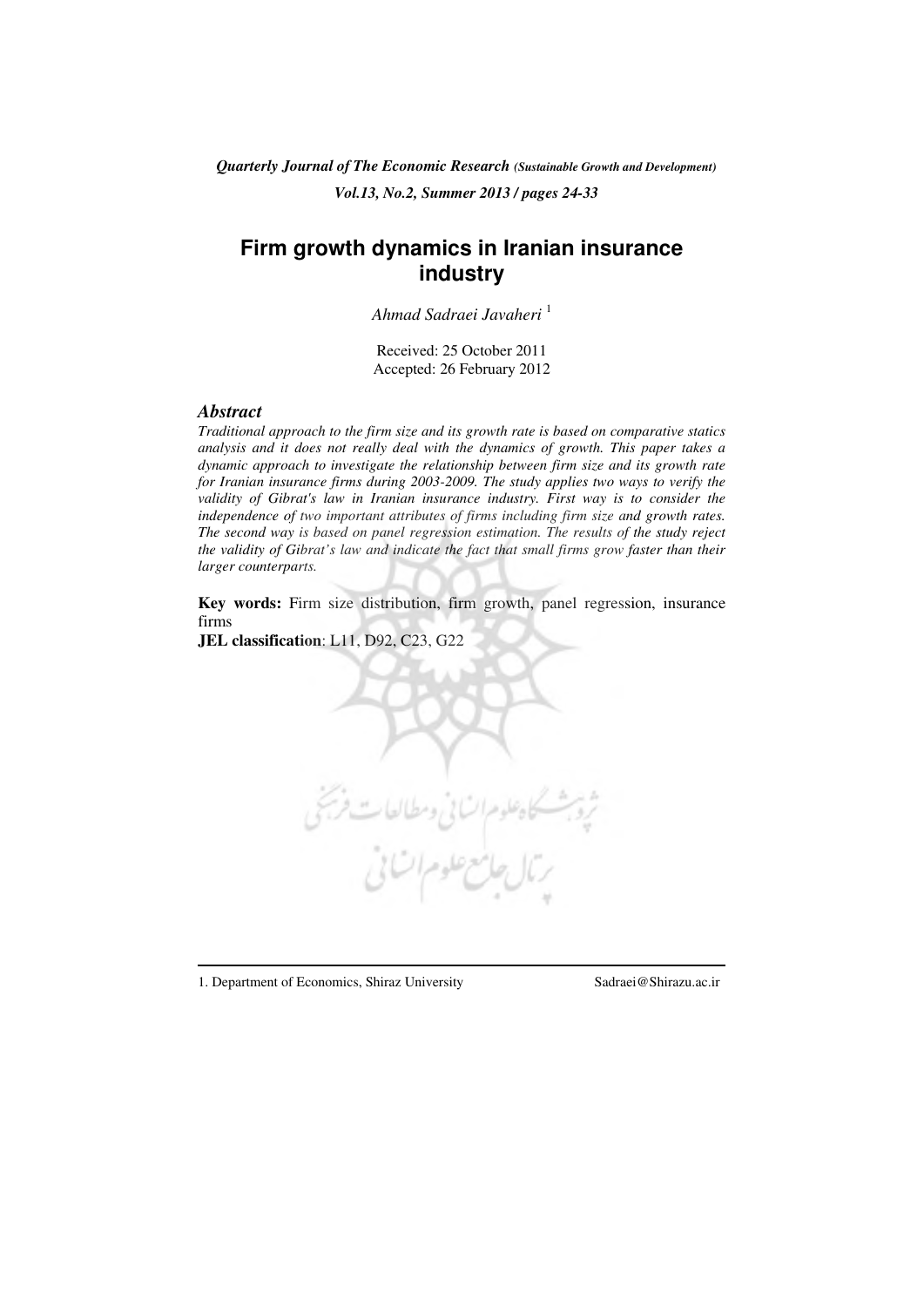### **1. Introduction**

Traditional theoretical work into the size and growth of firms is based on comparative statics framework, and it does not really deal with the dynamic of growth. According to traditional theory Firms are at their 'optimal size' and if they are not at that size, it is assumed that they will grow instantaneously to reach it. In this way, firm growth is treated as an appendage to the optimal size theory<sup>1</sup>. Many economists believe that the theory is not satisfactory and the notion of 'optimal size' has been rejected by many studies.

Growing dissatisfaction with the static approach on firm size has led to the ascendancy of new themes in theoretical work and emphasis on the prevalence of uncertainty, change and bounded rationality in economy. Uncertainty and bounded rationality are important foundations for the analysis of firm growth in modern economies, because growth inevitably involves expansion into new areas. In addition, firm is changing through growth. An important theme is Pathdependency. According to the theme what a firm did in the past determine what it can do in future. Thus a firm's growth opportunities are constrained by its current activities. In addition, it is necessary to recognize the existence of great heterogeneity among firms<sup>2</sup>.

Regularity that has emerged from research on the growth of firms is known as Gibrat's law<sup>3</sup>. The law provides a better description of industrial development than any other alternative theory. Three theoretical foundations of Gibrat's law are as follows. First, Gibrat's law emphasizes heterogeneity among firms that comes from the variance of the growth shocks. Second, the stochastic nature of Gibrat's law refers to the inherent uncertainties in a market-based economy. Third, Gibrat's law accommodates the principle of path dependency by the fact that a current firm size is viewed as the mere amalgamation of all previous growth shocks.

This study applies both panel regression analysis and Chi square  $(\chi^2)$  for testing independence in Iranian insurance industry. The methodology of the study is mainly based on the studies of Audretsch *et al* (2004), and Johansson  $(2004)^4$ .

Nowadays many policy makers advise supporting small and medium Size firms to boost job creation and economic growth. But the effectiveness of such policies can be examined by testing the validity of Gibrat's law. Rejection of Gibrat's law in favor of small firms implies that any policy to support small firms has significant effect on job creation and economic growth.

 $\overline{a}$ 

<sup>1.</sup> For more details refer to John Lipczynski et al., (2005), page 272.

<sup>2.</sup> For more details refer to Alex Coad. (2009), page 5.

<sup>3.</sup> Audretsch et al., (2004)

<sup>4.</sup> The model which was used by Audretsch et al, is like; Logxt=α+βLogxt 1+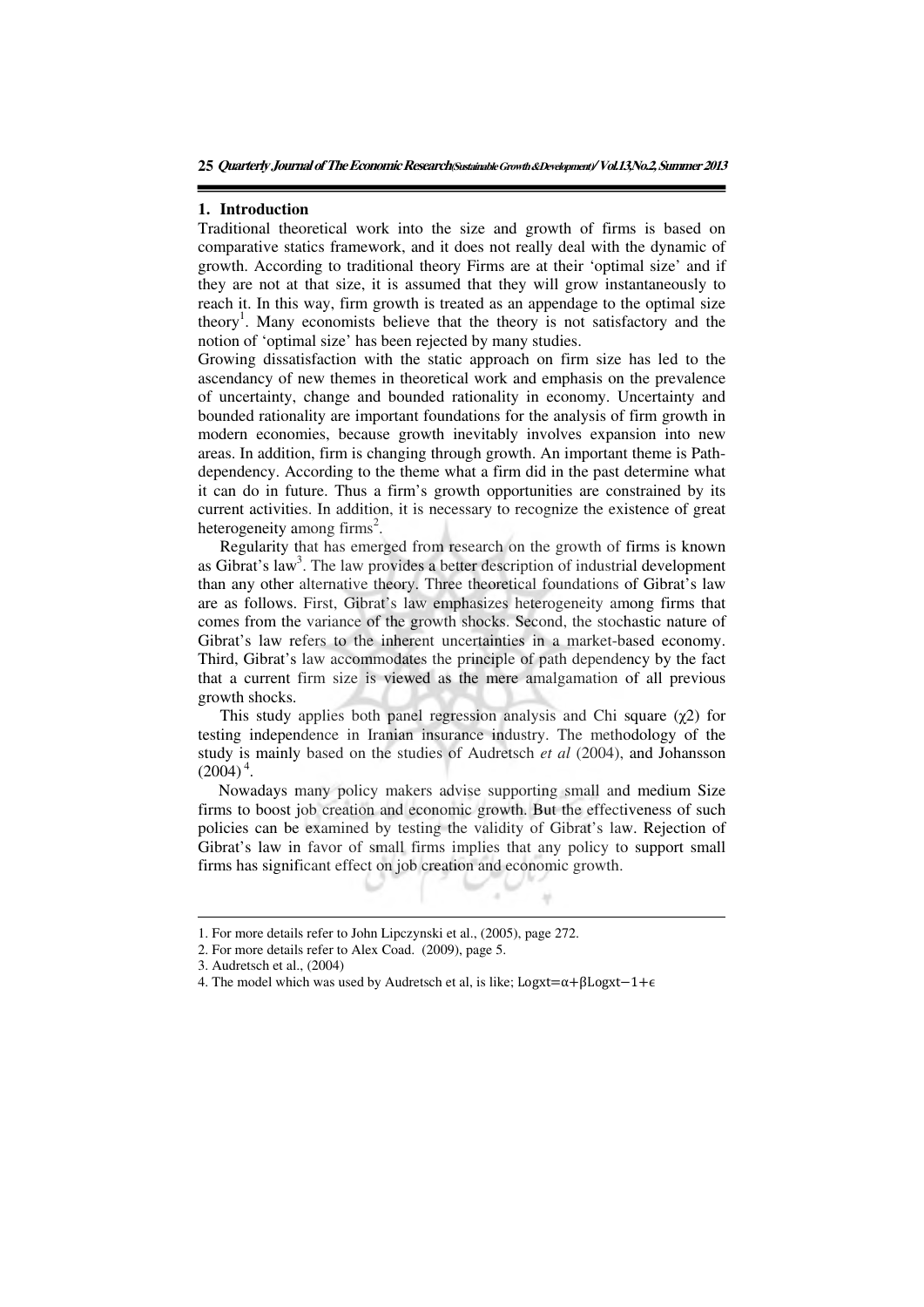### **Empirical Literature**

Gibrat's work is the first study to explain in stochastic terms the systematically skewed pattern of firm size distribution within an industry. In this section a comprehensive literature review on Gibrat's law is not provided. Instead, we introduce an overview of the essential results.

Hart and Prais (1956) studied selected UK companies during 1885 - 1950. Firms were grouped into 3 small, medium and large classes. The study concluded that distribution of growth rates (defined as final size divided by original size) in 3 groups is quite equal. The study supported Gibrat's Law.

Hymer and Pashigian (1962) examined thousand largest U.S. manufacturing firms in 1946. Firms were ranked by size into quartiles in ten industries. Growth rate was measured by assets between 1946 and 1955. The mean and standard deviation for the size classes were compared. The mean growth rate was not related to the size of the firm while the standard deviation of the distribution of growth rates was inversely related to the size of the firms. According to the finding of the study Gibrat's Law tends to fail.

Wagner (1992) examined 7000 firms of Germany manufacturing sector from 1978 to 1989. He used a first order auto-regressive process for different periods of time and found positive autocorrelation between growth rates. He rejected Gibrat's law.

Dunne and Hughes (1994) examined over 2000 U.K. companies. A probit model was estimated for survival on growth. The study considered growth for the periods 1975-1980 and 1980-1985. The logarithm of size at the end of the period was regressed on the logarithm of size at the beginning of the period. The study concluded that smaller companies grow faster than larger ones. The validity of Gibrat's Law was rejected by the study.

Machado and Mata (2000) examined all firms operating in 155 industries in Portuguese manufacturing sector in 1983 (18,552 firms) and 1991 (26,515 firms). The study used the Box-Cox quintiles regression model to analyze the firm size distribution. The model was estimated by Generalized Least Squares (GLS) and normality test was performed on the standardized estimated residuals. The prediction of log-normal distribution implied by Gibrat's law was rejected by the study.

Becchetti and Trovato (2002) examined a sample of Italian firms over the period 1995-1997. Firms were divided into three groups; small, medium and large. Multivariate regression model was applied in which the dependent variable represented changes in size and each regressor represented a different factor that is expected to affect firm growth. Gibrat's Law was not rejected for large firms, whereas it was rejected for small and medium sized firms.

Piergiovanni, Santarelli, Klomp and Thurik (2003) studied 9051 newborn firms in five Italian hospitality industries between 1989 and 1994. Firm size was measured in terms of employment. The study divided firms into several size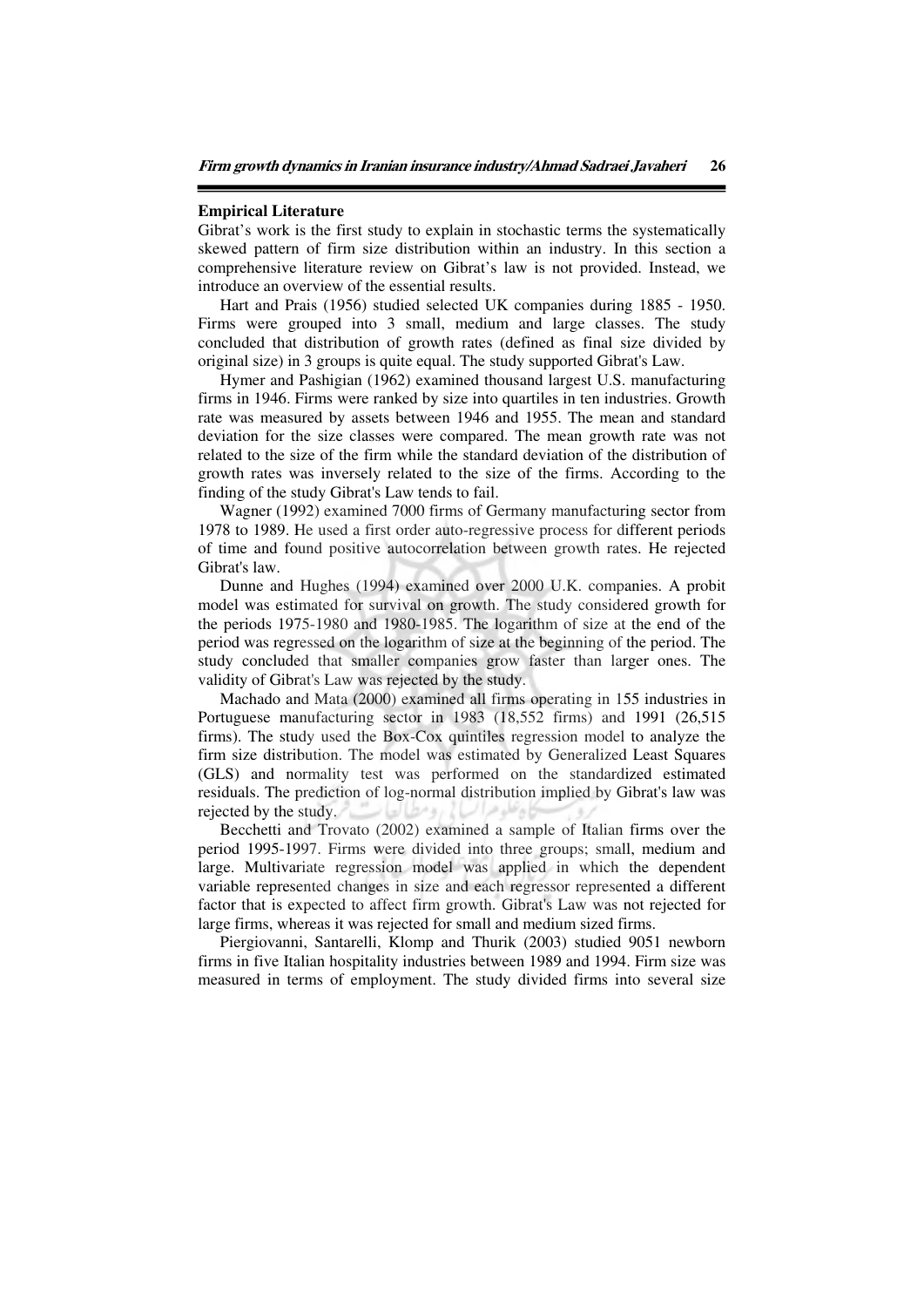classes and examined whether firm growth rates are equally distributed across these classes. Firms were ranked in order of size and divided into quartiles. Similarly firm growth rates were also divided into quartiles. If the observed frequencies of the resulting 16 cells in the cross tables of firm size and growth rates are equal, Gibrat's law would be supported. Chi square statistic used to test whether or not growth rates and firm size are independent. In 3 out of 5 sub groups Gibrat's law was rejected.

Fotopoulos and Louri (2004) examined 2,640 Greek manufacturing firms operating in both 1992 and 1997. The study used information on employment, age and share of foreign ownership. Non - parametric kernel density estimation was applied. Results of the study show firm growth is not random, because both firm size and age have a negative effect on growth.

Audretsch, Klomp, Santarelli and Thurik (2004) examined 1,170 firms in five Dutch hospitality industries between 1987 and 1991. Size was measured in terms of sales. The study divided the observed firm sizes into several size classes and then examined whether firm growth rates are equally distributed across these classes. Firms were ranked in order of size and divided into quartiles in each sub-sector, similarly, firm growth rates were also divided into quartiles; if the observed frequencies of the resulting 16 cells in the cross tables of firm size and growth rates are equal, Gibrat's Law would not be rejected. Chi square statistic used to test whether or not growth rates and firm size are independent. According to the results of the study Gibrat's Law is rejected in 4 out of the 5 sub-sectors for the sample.

Johansson (2004) examined Swedish IT industry for the period 1993-1998. Firm size measured in terms of employment. Conclusions of the study are based on Panel regression. The results of the study did not support Gibrat's Law. The results show that firm growth decreases with firm size as well as with firm age.

Feizpour. M.A, Mahmoudi. V. and Soltani.E, (2010) studied the validity of Gibrat's law in manufacturing firms in Iran during 1995-98. The study used transition matrices to examine Gibrat's law. The results of the study indicated that Gibrat's Law is rejected for manufacturing firms in Iran over the period of time. The study confirms the fact that size is an important variable in the growth of Iranian manufacturing firms.

### **2. Data and Methodology**

Different indicators of firm size may be used for empirical investigation. Employment and total sales are the most commonly used indicators. This is in part because data on these indicators is among the easiest to obtain. In the majority of cases, it will make insignificant difference which indicator is taken, as they give similar results. Total annual premium is chosen as a measure of firm size in the study. Thus the data used in the study consists of annual premiums of all Iranian insurance firms in the industry during 2003 – 2009. The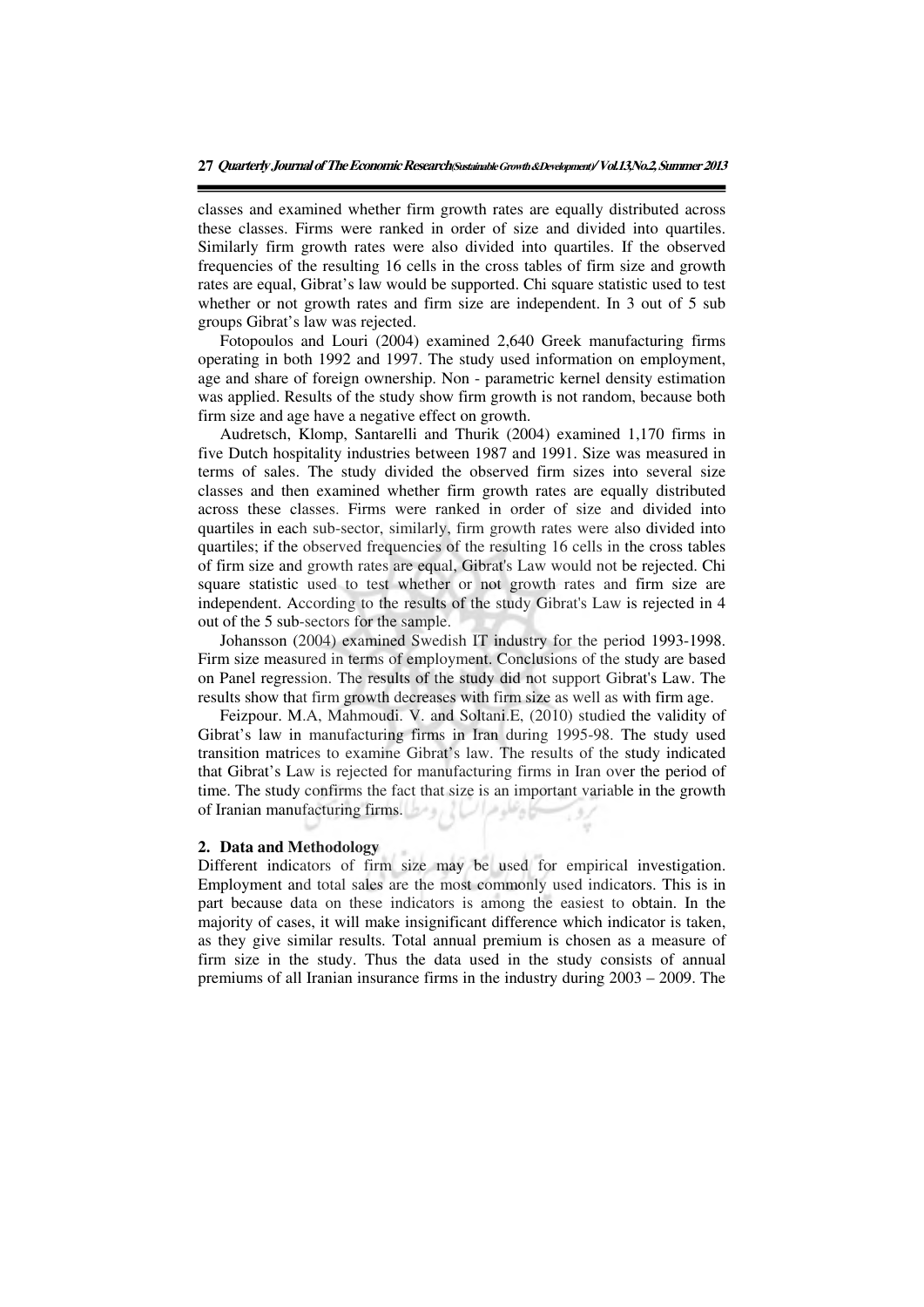data were obtained from Iranian central insurance company and it is reported in table  $(1)$ .

|                | Insurance<br>Company<br>(Firm) | 2003   | 2004   | 2005    | 2006    | 2007    | 2008    | 2009    |
|----------------|--------------------------------|--------|--------|---------|---------|---------|---------|---------|
| 1              | Iran                           | 6873.3 | 9180.3 | 11361.7 | 13477.7 | 15955.7 | 19231.1 | 21341.3 |
| $\overline{c}$ | Asia                           | 2843.0 | 3400.5 | 3707.0  | 4655.0  | 5198.6  | 5726.5  | 5567.6  |
| 3              | Alborz                         | 937.8  | 1224.4 | 1475.1  | 1975.0  | 2458.4  | 2785.2  | 3071.1  |
| 4              | Dana                           | 1711.6 | 1578.7 | 2023.6  | 2119.1  | 2717.7  | 2654.0  | 2936.1  |
| 5              | Moalem                         | 15.6   | 23.8   | 28.2    | 46.6    | 221.1   | 781.9   | 1863.0  |
| 6              | Parsian                        | 181.0  | 1410.0 | 1761.5  | 1489.6  | 2419.1  | 2995.3  | 3242.3  |
| 7              | Tosea                          | 4.6    | 6.2    | 6.6     | 24.5    | 69.2    | 212.0   | 786.8   |
| 8              | Razi                           | 15.4   | 88.2   | 167.3   | 279.7   | 614.5   | 863.1   | 860.2   |
| 9              | Karafarin                      | 42.6   | 155.2  | 321.1   | 522.3   | 849.9   | 1076.6  | 1319.0  |
| 10             | Sina                           | 14.4   | 109.8  | 262.7   | 402.8   | 876.1   | 910.8   | 1172.6  |
| 11             | Mellat                         | 8.5    | 74.9   | 224.2   | 1076.8  | 1296.7  | 1496.2  | 1664.8  |
| 12             | Day                            | 0.0    | 0.0    | 61.6    | 173.5   | 436.1   | 600.8   | 652.3   |
| 13             | Saman                          | 0.0    | 0.0    | 15.1    | 107.7   | 245.6   | 405.0   | 476.2   |
| 14             | Novin                          | 0.0    | 0.0    | 0.3     | 86.0    | 164.4   | 357.8   | 771.0   |
| 15             | Pasargad                       | 0.0    | 0.0    | 0.0     | 0.7     | 99.3    | 252.6   | 474.0   |
| 16             | Mihan                          | 0.0    | 0.0    | 0.0     | 0.0     | 0.0     | 0.3     | 22.2    |
|                | Total                          | 12648  | 17252  | 21416   | 26437   | 33622   | 40349   | 46221   |

**Table 1. Annual premium (billion IRR)** 

Source: Iranian statistical yearbook of insurance industry (2003-2009).

Until 2003 insurance market was dominated by four top firms. The four firms controlled over 97.8 percent of total market. Other firms grew fastly during the period of time and their market share reached to 28.8 percent in 2009. The structure of the industry is highly concentrated but industrial concentration had a decreasing trend during the period of time. The structure of the market is reported in table (2).

|                 | Premiums in billion IRR |         | Percentage share of primiums |       |  |
|-----------------|-------------------------|---------|------------------------------|-------|--|
| Insurance firms | 2003                    | 2009    | 2003                         | 2009  |  |
| Four top firms  | 12366                   | 33222.3 | 97.8%                        | 71.9% |  |
| other firms     | 282.1                   | 12998.2 | $2.2\%$                      | 28.1% |  |
| Total           | 2648.                   | 46220.5 | 100%                         | 100%  |  |

**Table 2. Iranian insurance market total premiums and distribution** 

Source: Author's calculations based on statistical yearbooks of insurance industry

The Iranian insurance market size had a dramatic growth during the period of time. While the market size was about 12366 billion IRR in 2003, it reached to 33222.3 billion IRR in 2009.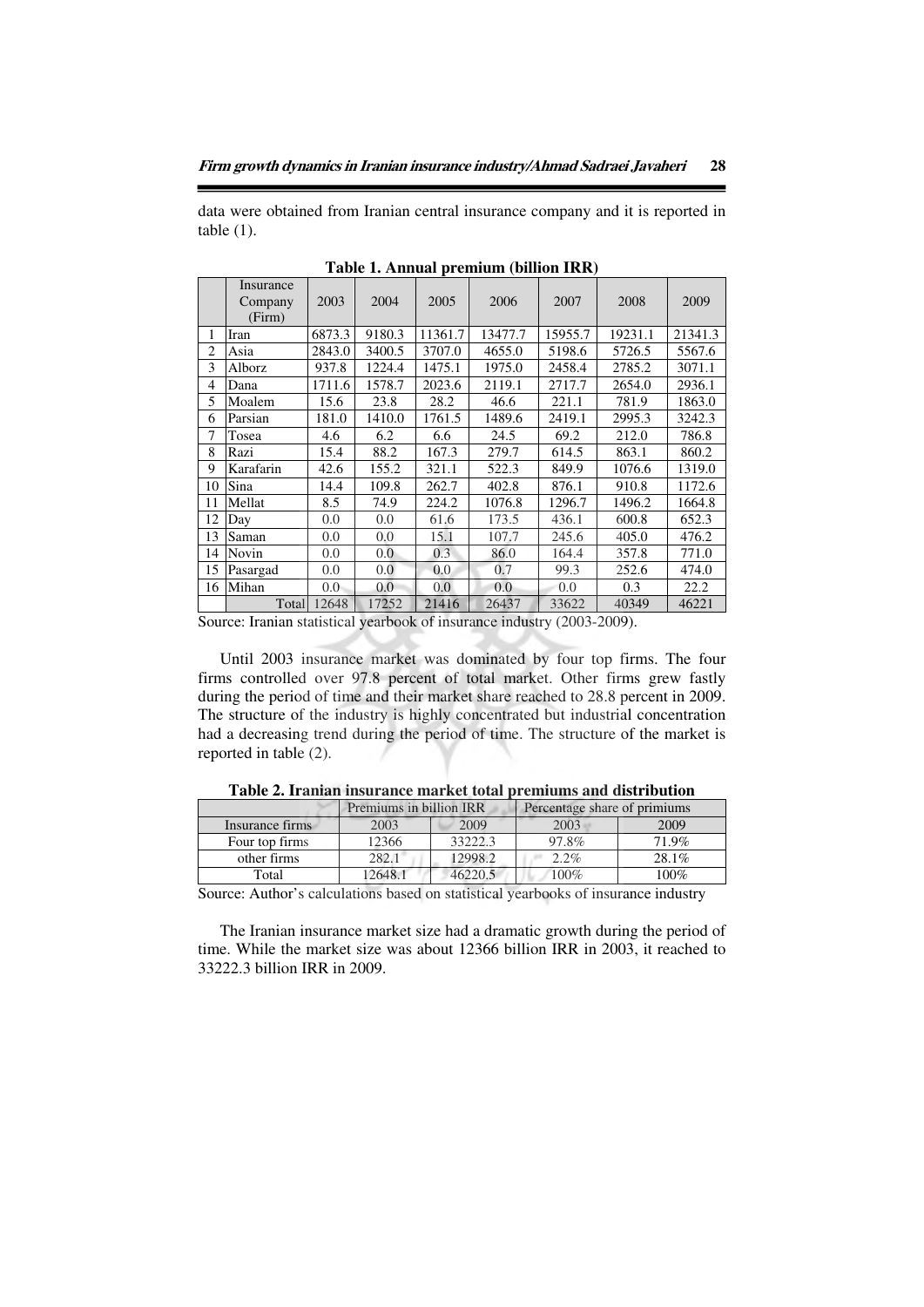**29 Quarterly Journal of The Economic Research(Sustainable Growth** &**Development)/ Vol.13,No.2, Summer 2013**

From an empirical view point, the validity of Gibrat 's Law can be tested in two different ways: either by using a sample of firms continuously active during a given period (balanced panel analysis), or by using population of firms in a period of time and testing the Law. Both approaches have some shortcomings. Considering only incumbent surviving firms is by definition equivalent to considering only a sub-sample of the firms' population and to neglecting entries and failures which is an important element of industrial dynamics. This approach can be appropriate only under the assumption that the equations' residuals are not correlated with unobservable characteristics concerning the decision to enter or exit the market. In fact the approach tries to estimate the parameters of panel regression thus the approach is known as parametric approach. Accordingly, if Gibrat's Law is not a feature of the best incumbent firms, but a general pattern of industrial dynamics, it should be tested over the entire population of firms in a period of time. In fact the approach tests the null hypothesis that the two attributes (firm size and growth rate) are independent of each other. The study applies both approaches to examine Gibrat's law in Iranian insurance industry during 2003-2009.

# **3. Gibrat's Model**

About eight decades after the seminal publication of Gibrat (1931), Gibrat's law has been received a huge amount of attention in the empirical studies up to now. Many observations demonstrate that the firm size distribution is positively skewed. Thus examining the firm size distribution is a useful point of entry for research into the dynamics of growth in the selected industry. Gibrat (1931) considered the size of French firms in terms of employees and concluded that the lognormal distribution was a valid heuristic. Many other empirical studies examined the firm size distribution to verify the validity of Gibrat's law.

In order to introduce Gibrat's model we define  $y_t$  to be the size of a firm at time  $t$ , and let  $u_t$  be random variable representing an idiosyncratic, multiplicative growth shock over the period  $t - 1$  to t. So we have

 $y_t - y_{t-1} = u_t y_{t-1}$ 

This can be developed to obtain  $y_t = (1 + u_t)y_{t-1} = y_0(1 + u_1)(1 + u_2) \dots (1 + u_t)$ Logarithms can be taken in order to approximate  $\log (1+u_t)$  by  $u_t$ 

$$
\log(y_t) \approx \log(y_0) + u_1 + u_2 + \dots + u_t = \log(y_0) + \sum_{i=1}^t u_i
$$

In the limit, as t tends to become very large, the log  $(y_0)$  term will become insignificant, and we obtain

$$
\log(y_t) \approx \sum_{i=1}^t u_i
$$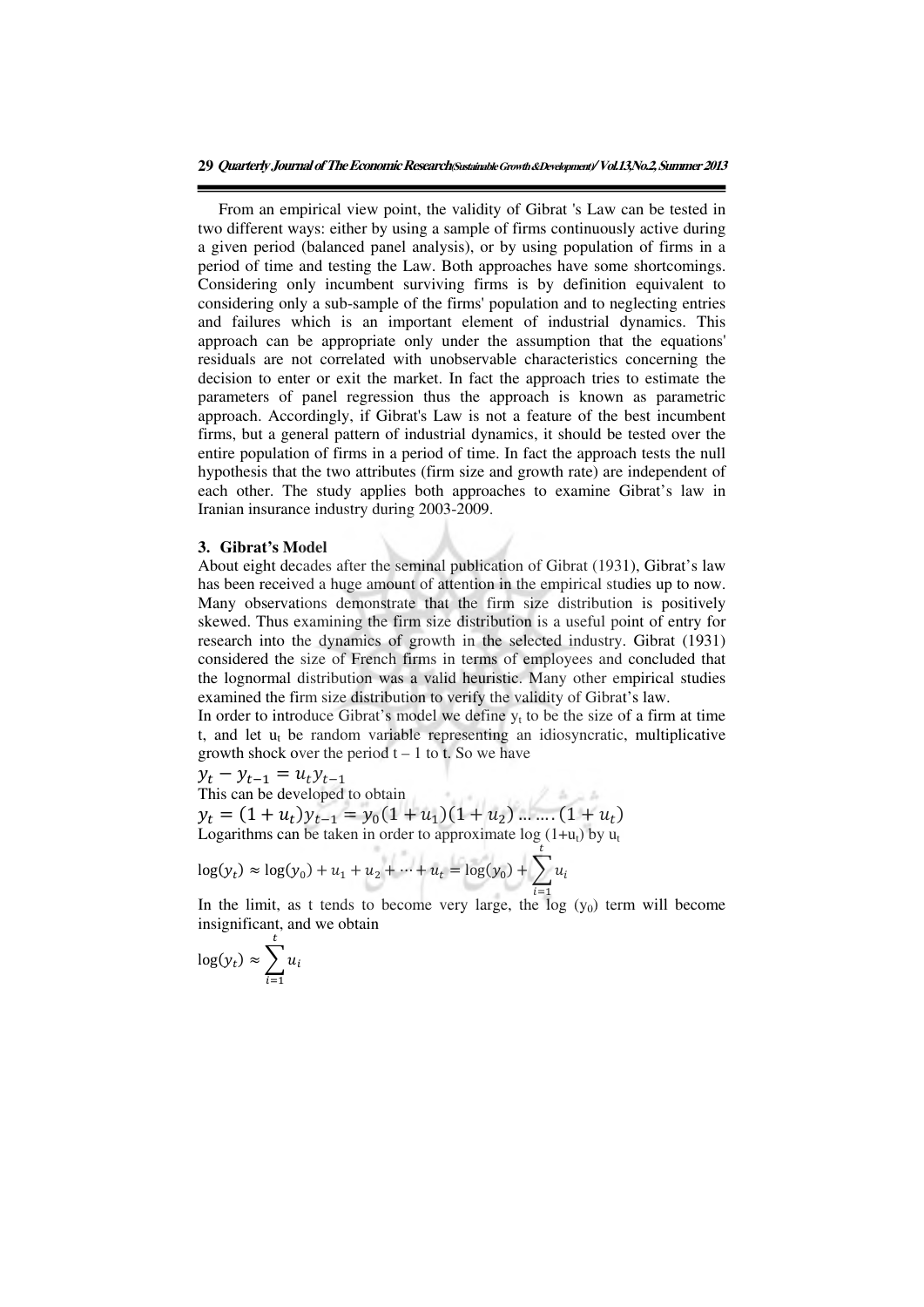Hence, a firm's size at time t can be explained purely by its idiosyncratic history of multiplicative shocks. If we further assume that all firms of an industry are independent entities with normally distributed growth rates, then this stochastic process leads to the emergence of a lognormal firm size distribution<sup>1</sup>. As mentioned before the validity of Gibrat 's Law can be tested in two different ways: either by using a sample of firms continuously active during a given period (balanced panel analysis), or by using a population of firms and testing the independency of two attributes including size and growth. In the next section both approaches are applied to verify the validity of Gibrat's law in Iranian insurance industry.

# Chi square  $(\chi^2)$  for testing independence

The approach applies the  $\chi^2$  test for independence to investigate the difference in frequency when observations are classified by growth rate after classification by firm size. Based on 16 incumbent firms in 2009, firms are divided into 4 size classes. In each size class observations on average growth rate are classified into 4 classes. Average growth rates are calculated for each size class for the period of 2003-2009. The hypothesis to be tested is that the two attributes (firm size and growth rate) are independent of each other. Table (3) reports the average growth rates for each size class.

| Average growth rate $(g)$           | $g \leq 0.20$ | $0.20 < q \leq 0.40$ | $0.40 < g \le 0.60$ $g > 0.60$ |              | Total        |  |  |
|-------------------------------------|---------------|----------------------|--------------------------------|--------------|--------------|--|--|
| Firm Size (y) (billion Rial)        |               |                      |                                |              |              |  |  |
| v < 1000                            |               |                      |                                |              | $n_{10} = 7$ |  |  |
| 1000 $\lt v \le 2000$               |               |                      |                                |              | $N_{20} = 4$ |  |  |
| $2000 < y \le 5000$                 |               |                      |                                |              | $N_{30} = 3$ |  |  |
| v > 5000                            |               |                      |                                |              | $n_{40} = 2$ |  |  |
| Total                               | $n_{01} = 2$  | $n_{02}=2$           | $n_{03} = 3$                   | $n_{04} = 9$ | $N=16$       |  |  |
| $\sim$<br>$\sim$ $\sim$<br>$\cdots$ |               |                      |                                |              |              |  |  |

**Table 3. Observed Frequency of firm size / growth rate** 

Source: Author's calculations

Firm size is measured in terms of total annual premium. As mentioned Chi square  $(\chi^2)$  test is used to test whether or not growth rates and firm sizes are independent.

The test statistic is:

 $\overline{a}$ 

$$
\chi^2 = \sum_{i=1}^{p} \sum_{j=1}^{q} \frac{\left(n_{ij} - {n_{io}n_{oj}}_{N}\right)^2}{n_{io}n_{oj}} / N
$$

 $\begin{array}{ccccc} \n & & \text{if } 1 & =1 \text{ } & \text{if } 1 & = 1 \text{ } & \text{if } 1 & = 1 \text{ } & \text{if } 1 & = 1 \text{ } & \text{if } 1 & = 1 \text{ } & \text{if } 1 & = 1 \text{ } & \text{if } 1 & = 1 \text{ } & \text{if } 1 & = 1 \text{ } & \text{if } 1 & = 1 \text{ } & \text{if } 1 & = 1 \text{ } & \text{if } 1 & = 1 \text{ } & \text{if } 1 & = 1 \text{ } & \text{if } 1 & = 1 \text{ }$ calculated  $\chi^2$  exceeds the critical value then the null hypothesis that the two

<sup>&</sup>lt;sup>1</sup>. For more details refer to Alex Coad. (2009), page 19.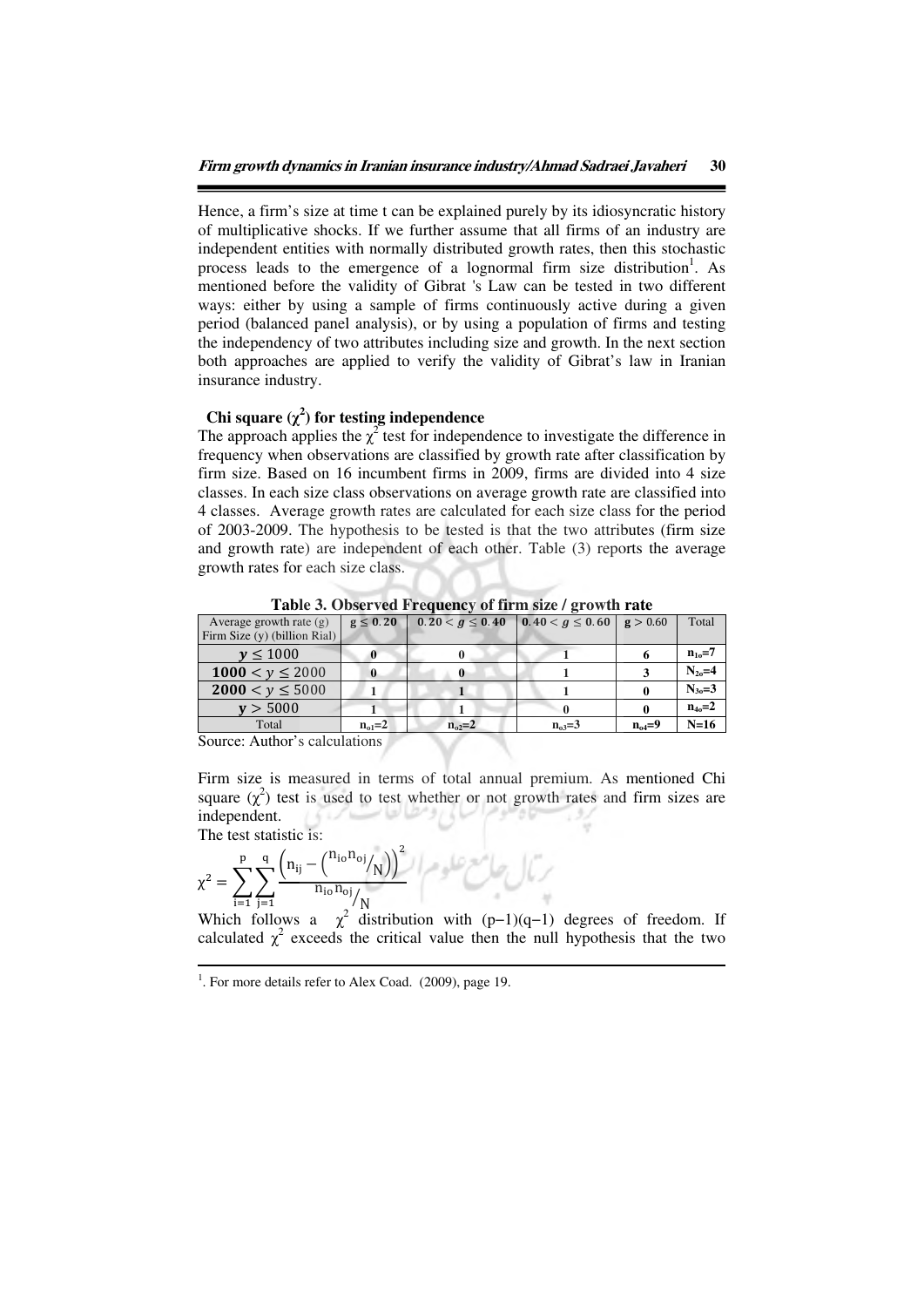attributes (firm size and growth rate) are independent of each other is rejected. The calculated  $\chi^2$  is 14.35 and the critical value at 0.05 significance level  $(\chi^2)_{(9)}$ ,  $_{0.05)}$ ) is 16.92. As the calculated  $\chi^2$  does not exceed the critical value of  $\chi^2$  the null hypothesis that the two attributes (firm size and growth rate) are independent of each other is not rejected. Thus the result of  $\chi^2$  test indicates the fact that firm sizes and growth rates are not independent attributes. The conclusion rejects Gibrat's law in the Iranian insurance industry.

## **4. Panel Regression**

Empirical investigation to verify the validity of Gibrat's law in the selected industry can be relied on panel regression estimation. The parameters of the following equation are estimated by panel data obtained from Iranian insurance industry:

 $\log(y_{it}) = \alpha_i + \beta \log(y_{i,(t-1)}) + u_{it}$ 

Where firm's size is represented by  $y_t$ ,  $\alpha$  is a constant term (industry-wide growth trend) and  $u_t$  is a residual error. Research into Gibrat's law focuses on the coefficient  $\beta$ . If  $\beta$  takes the value of unity, then firm growth is independent of size. Smaller firms grow faster than their larger counterparts, if  $\beta$  is smaller than one. Also, if  $\beta$  is larger than one, then larger firms grow relatively rapidly and there is a tendency to concentration and monopoly.

The equation can be transformed into the following equation.

 $log(y_{it}) - log(y_{i,(t-1)}) = \alpha_i + (\beta - 1)log(y_{i,(t-1)}) + u_{it}$ 

The right hand of the above equation indicates the growth rate of firm size. If  $g_t$ represent the growth rate the following equation is obtained.

 $g_{it} = \alpha_i + (\beta - 1) \log(y_{i,(t-1)}) + u_{it}$ 

The final model can be estimated by a variety of methods. To choose estimation method firstly it is necessary to test for heterogeneity or pooling test. The test examines whether or not the intercepts take on a common value, say α. The test is also known as Chow test. An important advantage of panel data models is that we can allow for heterogeneity among subjects, generally through subjectspecific parameters<sup>1</sup>. The null hypothesis of homogeneity can be expressed as:  $\mathbf{H}_0$ :  $\alpha_1 = \alpha_2 = \cdots = \alpha_n = \alpha$ 

This is an exact test in the sense that it does not require large sample sizes yet does require normality of the responses. Studies have shown that the F-test is not sensitive to deviations from normality. The result of Chow test for Iranian insurance firms for the period of time is reported in table (4).

 $\overline{a}$ 

<sup>1.</sup> For more details refer to Edward W. Frees (2004), page 39.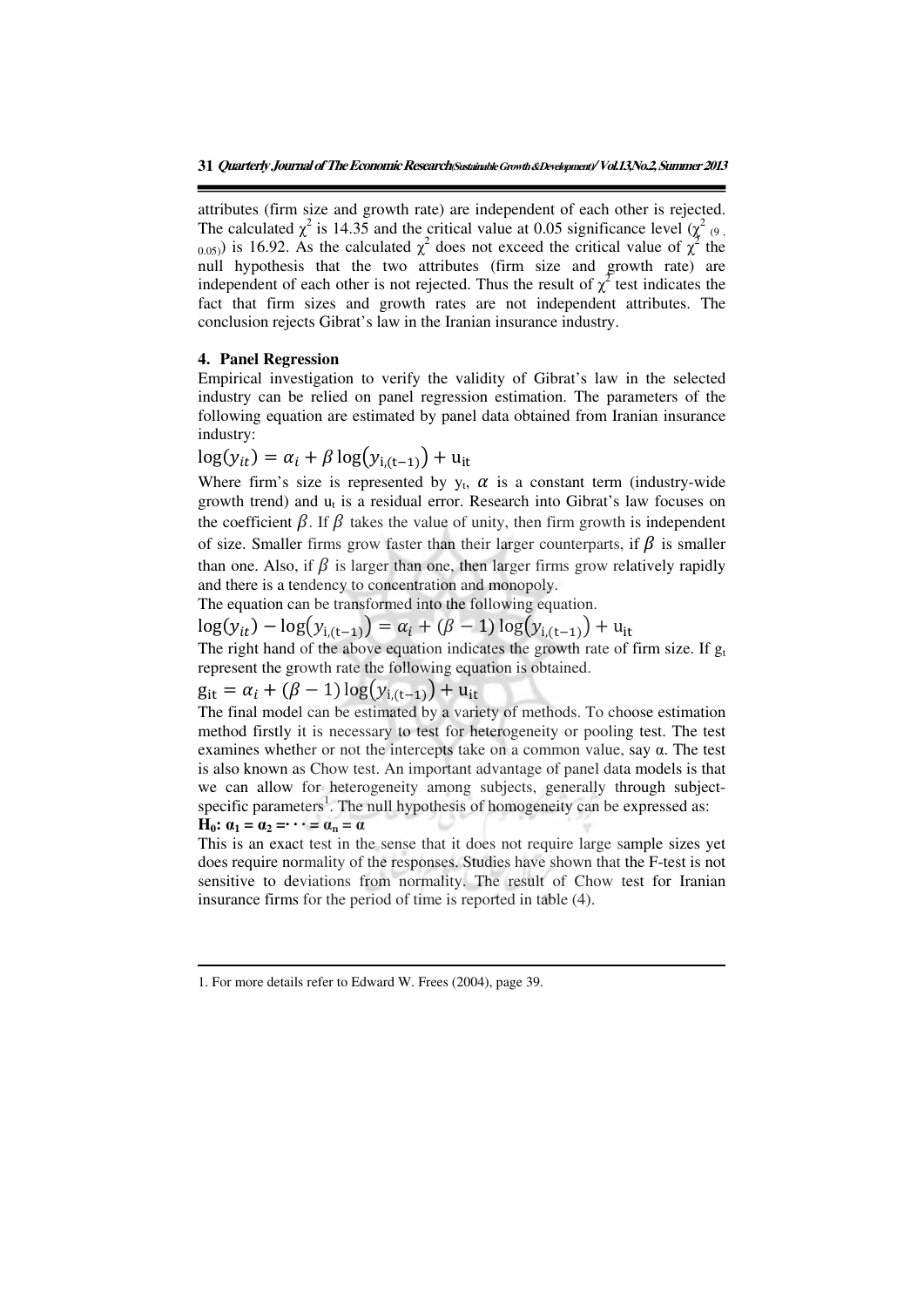| <b>Table 4. Chow test results</b> |           |       |        |  |  |
|-----------------------------------|-----------|-------|--------|--|--|
| <b>Effects</b> Test               | Statistic | d.f.  | Prob.  |  |  |
| Cross-section F                   | 0.888463  | 10.54 | 0.5496 |  |  |
| Cross-section Chi-square          | 10.052971 |       | 0.4359 |  |  |

Source: Author's calculations

The results of Chow test indicate the fact that the null hypothesis of homogeneity cannot be rejected. Thus we can apply pooled least square method of estimation. The results of estimation are reported in table (5).

| Table 5: I colcu Icast square estimation results |             |            |             |        |  |  |
|--------------------------------------------------|-------------|------------|-------------|--------|--|--|
| Variable                                         | Coefficient | Std. Error | t-Statistic | Prob.  |  |  |
| Constant                                         | .227399     | 0.091719   | 13.38214    | 0.0000 |  |  |
| $\mathbf{Y}_{i,(t-1)}$                           | $-0.134318$ | 0.014280   | $-9.406282$ | 0.0000 |  |  |
| $\sim$                                           |             |            |             |        |  |  |

**Table 5. Pooled least square estimation results** 

Source: Author's calculations

The estimated coefficient for Y<sub>i, (t-1)</sub> is -0.134 which is equivalent to  $\beta$  = 0.866. The estimated  $\beta$  is less than one so we can say that Gibrat's law is not valid in the industry because smaller firms grow faster than their larger counterparts.

### **5. Conclusions and Recommendations**

The paper examines the validity of Gibrat's law in Iranian insurance industry for the period of 2003-2009. Two popular approaches including examination of independency of firm attributes (including firm size and growth rate) and panel regression have been applied to test Gibrat's law in the Iranian insurance industry. Results show firm size and growth rate are not independent attributes in the industry. The result indicates that Gibrat's law is rejected in the industry. Panel regression method also supported the results obtained by the first approach. In fact the results strongly demonstrate that Gibrat's law is not valid in the industry. Thus firm size is an important determinant of firm growth rate over time. In panel regression analysis estimated beta is less than one which indicates small firms grow faster than their larger counterparts. The results imply that small firms can create more jobs and boost economic growth. According to the findings, an effective policy to boost economic growth is reduction of entry barriers for new small firms. Such policies also can lead the industry to more competitive environment because smaller firms get more market share.

### **Data source:**

Data are collected from the statistical yearbook of insurance industry, published by Iranian central insurance Press.